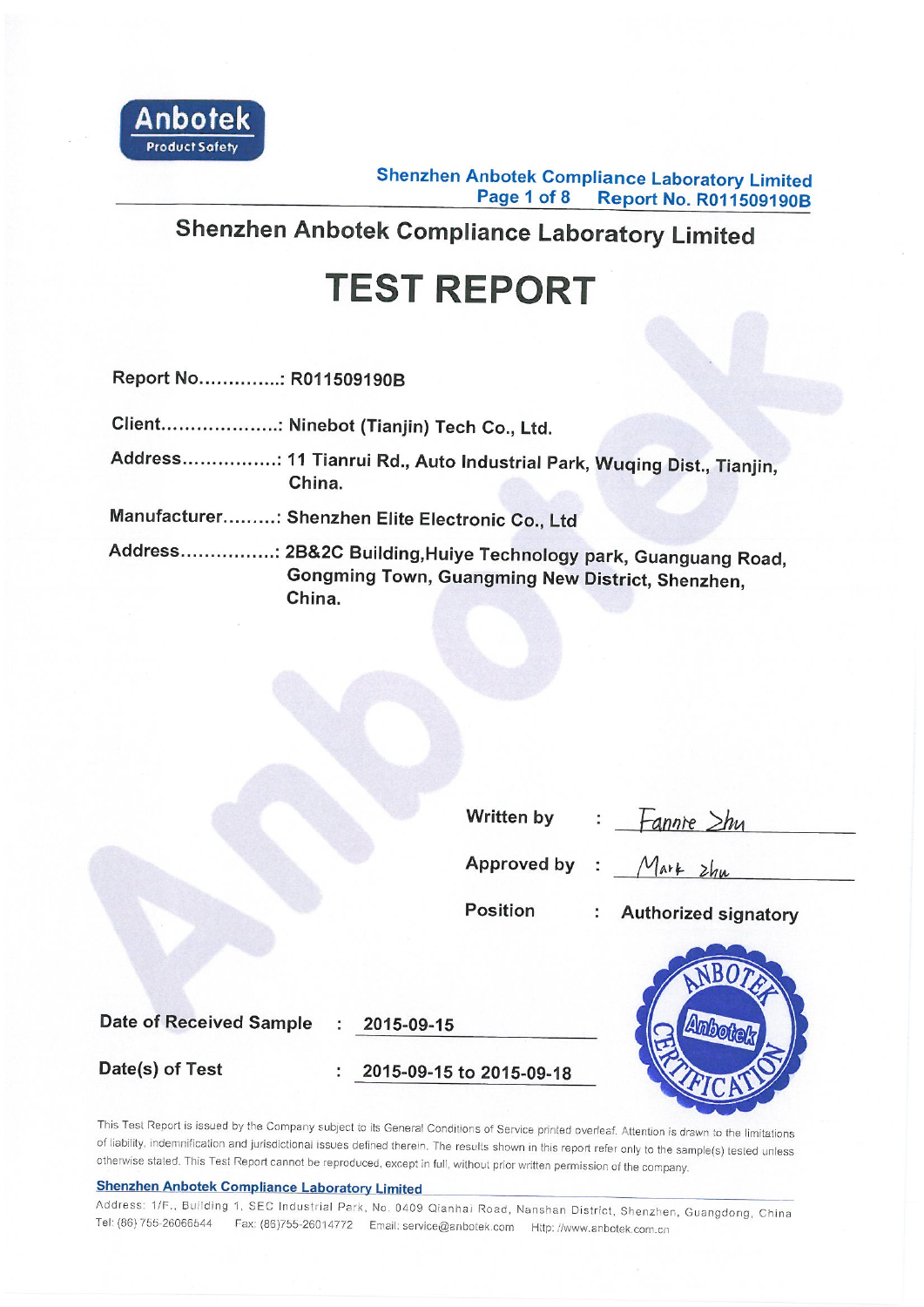

# **MSDS MATERIAL SAFETY DATA SHEET**

### **Section 1. Chemical Product and Company Identification**

**Products Name:** Li-ion Battery **Model Number:** 54.3V 310Wh **Rating:** Nominal Voltage: 54.3V Rated Capacity: 5700mAh, 310Wh Weight: 1.999kg **Manufacture Name:** Shenzhen Elite Electronic Co., Ltd **Address:** 2B&2C Building,Huiye Technology park, Guanguang Road, Gongming Town, Guangming New District, Shenzhen, China. **Telephone No.:**0755-29891060 **Fax:** 0755-29891682 **Email:** tpc@elitop.net

# **Section 2. Composition/Information on Ingredients**

| <b>Substance/preparation: preparation</b>                                       |                           |                |                                   |                          |  |  |  |
|---------------------------------------------------------------------------------|---------------------------|----------------|-----------------------------------|--------------------------|--|--|--|
| <b>Chemical Name</b>                                                            | <b>Percent of Content</b> | CAS No.        | <b>OSHA (PEL)</b>                 | <b>ACGIH</b>             |  |  |  |
| Lithium Cobalt                                                                  | $25\% - 35\%$             | 12190-79-3     | N/A                               | $0.02$ mg/m <sup>3</sup> |  |  |  |
| Dioxide $(LiCoO2)$                                                              |                           |                |                                   | as Co                    |  |  |  |
| Graphite $(C)$                                                                  | $15\% - 20\%$             | 7782-42-5      | $7.5$ mg/m <sup>3</sup> (as dust) | 2mg/m <sup>3</sup>       |  |  |  |
| Poly Vnylidene                                                                  | $1\% \sim 5\%$            | 24937-79-9     | N/A                               | N/A                      |  |  |  |
| Fluoride (PVDF)                                                                 |                           |                |                                   |                          |  |  |  |
| <b>Acetylene Black</b>                                                          | $0.5\% \sim 3\%$          | 1333-86-4      | N/A                               | N/A                      |  |  |  |
| Aluminum(AL)                                                                    | $21\% - 23\%$             | 7429-90-5      | N/A                               | N/A                      |  |  |  |
| Copper(Cu)                                                                      | $10\% - 11\%$             | 7440-50-8      | N/A                               | N/A                      |  |  |  |
| Electrolyte                                                                     | $10\% - 15\%$             | $623 - 53 - 0$ | N/A                               | N/A                      |  |  |  |
|                                                                                 |                           | 21324-40-3     |                                   |                          |  |  |  |
| <b>ACGIH: American Council of Government Industrial Hygienists</b>              |                           |                |                                   |                          |  |  |  |
| TLV: Threshold Limit Value are personal exposure limits determined by the ACGIH |                           |                |                                   |                          |  |  |  |

This Test Report is issued by the Company subject to its General Conditions of Service printed overleaf. Attention is drawn to the limitations of liability, indemnification and jurisdictional issues defined therein. The results shown in this report refer only to the sample(s) tested unless otherwise stated. This Test Report cannot be reproduced, except in full, without prior written permission of the company.

#### **Shenzhen Anbotek Compliance Laboratory Limited**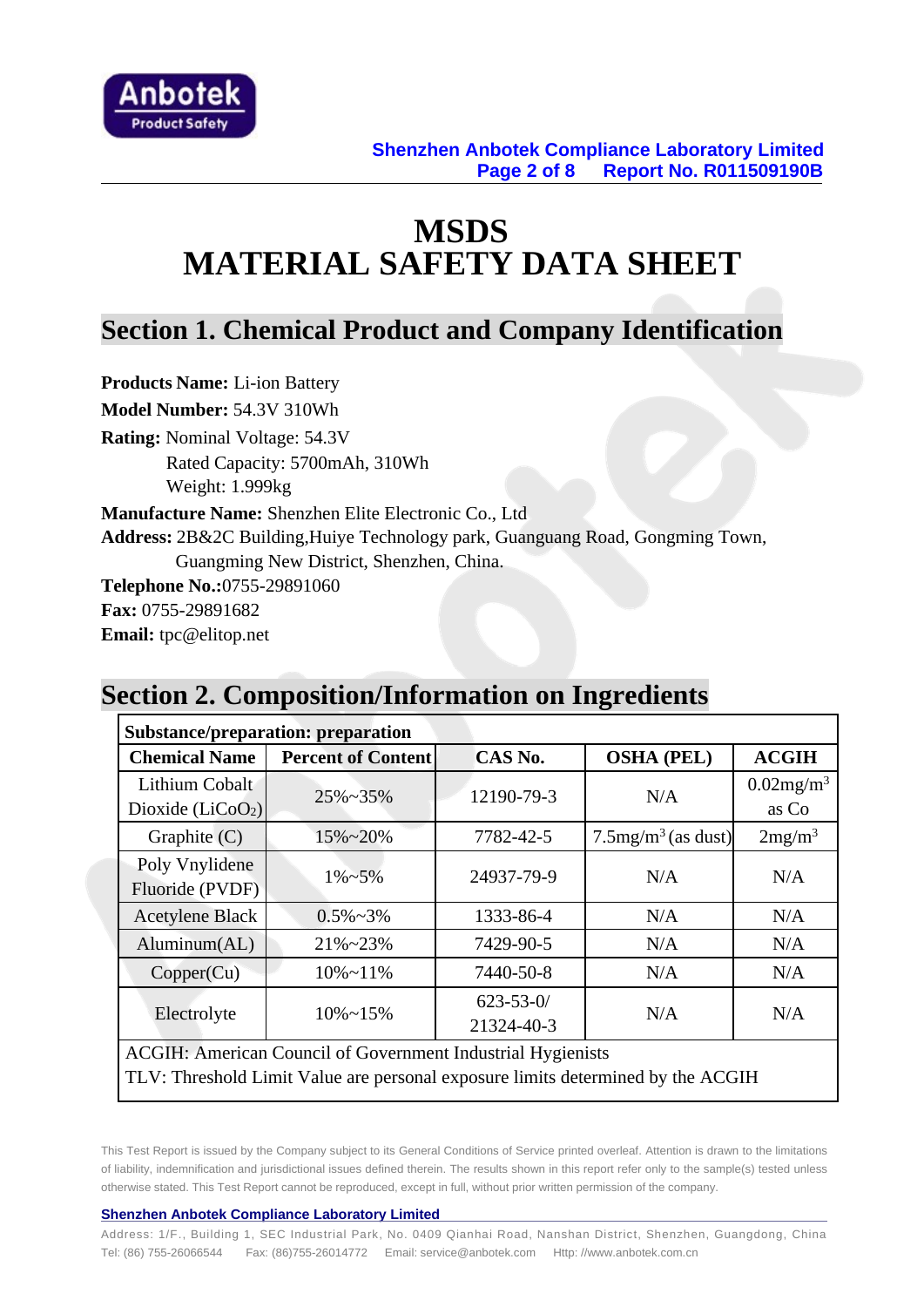

### **Section 3. Hazards Summarizing**

#### **Danger sort:** N/A

#### **Routes of entry:**

- 1. Eyes and Skin When leaking, the electrolyte solution contained in the battery irritates to ocular tissues and the skin.
- 2. Inhalation  $-$  Respiratory (and eye) irritation may occur if fumes are released due heat or an abundance of leaking batteries.
- 3. Ingestion The ingestion of the battery can be harmful. Content of open battery can cause serious chemical burns of mouth, esophagus and gastrointestinal tract.

#### **Health harm:**

Exposure to leaking electrolyte from ruptured or leaking battery can cause:

- 1. Inhalation-Burns and irritation of the respiratory system, coughing, wheezing, and shortness of breath.
- 2. Eyes-Redness, tearing, burns. The electrolyte is corrosive to all ocular tissues.
- 3. Skin-The electrolyte is corrosive and causes skin irritation and burns.
- 4. Ingestion-The electrolyte solution causes tissue damage to throat and gastrointestinal track.

**Environment harm:** Not necessary under conditions of normal use.

**Explosion danger:** The battery may be explosive at high temperature (above 150℃) or exposing to the fire.

### **Section 4. First Aid Measures**

**Skin contact:** Not anticipated. If the battery is leaking and the contained material contacts the skin, flush with copious amounts of clear water for at least 15 minutes.

**Eye contact:** Not anticipated. If the battery is leaking and the contained material contacts eyes, flush with copious amounts of clear water for at least 15 minutes. Get medical attention at once. **Inhalation:** Not anticipated. If the battery is leaking, remove to fresh air. If irritation persists, consult a physician.

**Ingestion:** Not anticipated. If the battery is leaking and the contained material is ingested, rinse mouth and surrounding area with clear water at once. Consult a physician immediately for treatment.

This Test Report is issued by the Company subject to its General Conditions of Service printed overleaf. Attention is drawn to the limitations of liability, indemnification and jurisdictional issues defined therein. The results shown in this report refer only to the sample(s) tested unless otherwise stated. This Test Report cannot be reproduced, except in full, without prior written permission of the company.

#### **Shenzhen Anbotek Compliance Laboratory Limited**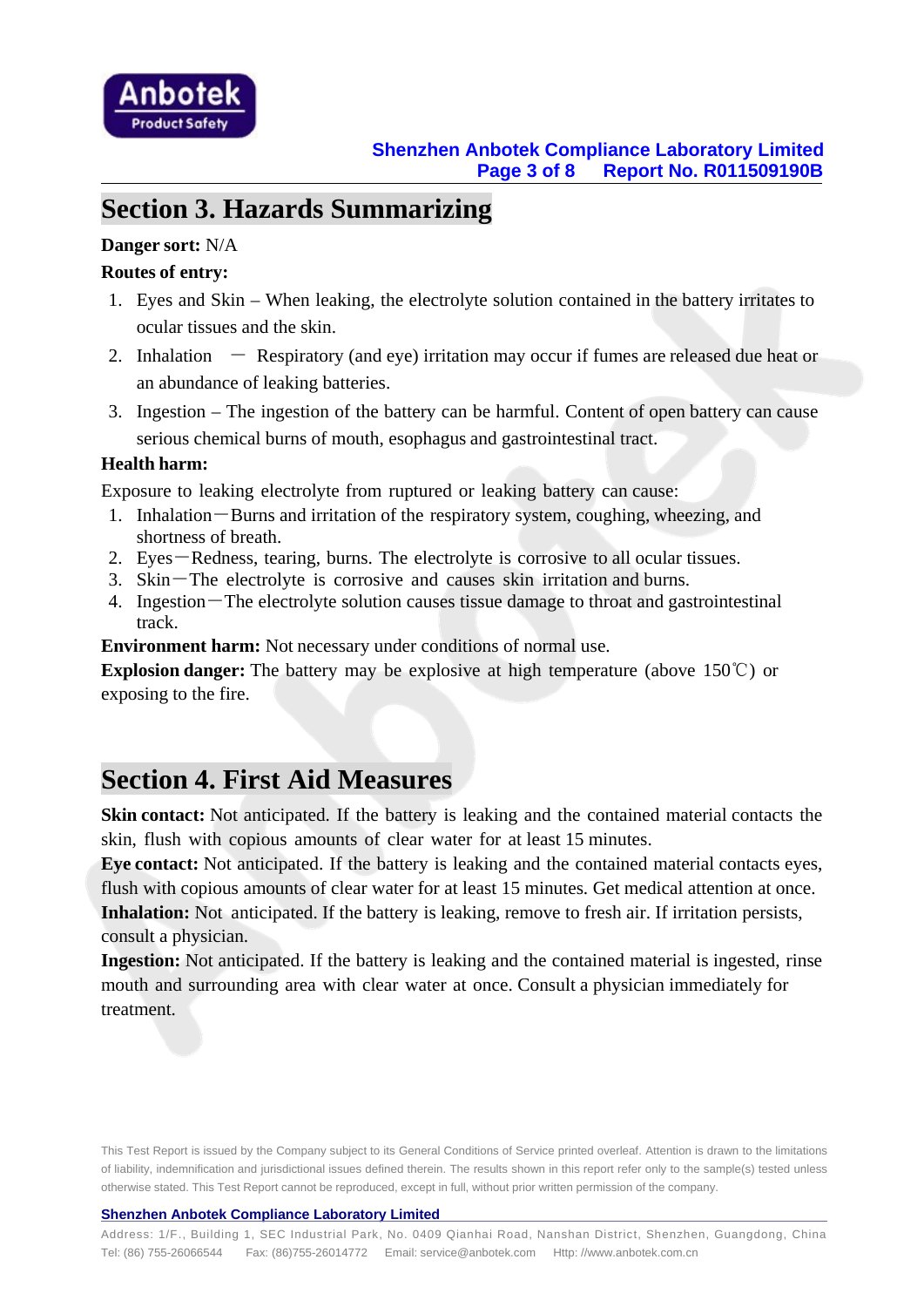

## **Section 5. Fire Fighting Measures**

**Unusual Fire and Explosion Hazards:** Battery may explode or leak potentially hazardous vapors subject to: exposed to excessive heat (above the maximum rated temperature as specified by the manufacturer) or fire, over-charged, short circuit, punctured and crushed.

**Hazardous Combustion Products:** Fire, excessive heat, or over voltage conditions may produce hazardous decomposition products. Damaged batteries can result in rapid heating and the release of flammable vapors.

**Extinguishing Media:** Dry chemical type extinguishers are the most effective means to extinguish a battery fire. A  $CO<sub>2</sub>$  extinguisher will also work effectively.

**Fire Fighting Procedures:** Use a positive pressure self-contained breathing apparatus if batteries are involved in a fire. Full protective clothing is necessary. During water application, caution is advised as burning pieces of flammable particles may be ejected from the fire.

# **Section 6. Accidental Release Measures**

The material contained within the battery would only be released under abusive conditions. In the event of battery rupture and leakage, collect all the released materials that are not hot or burning in an appropriate waste disposal container while wearing proper protective clothing and ventilate the area. Placed in approved container and disposed according to the local regulations.

# **Section 7. Handling and Storage**

#### **Handling:**

- 1. Batteries are designed to be recharged. However, improperly charging a battery may cause the battery to flame. When charging the battery, use dedicated chargers and follow the specified conditions.
- 2. Never disassemble or modify a battery.
- 3. Do not immerse, throw, and wet a battery in water.
- 4. Should a battery unintentionally be crushed, thus releasing its contents, rubber gloves must be used to handle all battery components. Avoid the inhalation of any vapors that may be emitted.
- 5. Short circuit causes heating. In addition, short circuit reduces the life of the battery and can lead to ignition of surrounding materials. Physical contact with to short-circuited battery can cause skin burn.
- 6. Avoid reversing the battery polarity, which can cause the battery to be damaged or flame.
- 7. In the event of skin or eye exposure to the electrolyte, refer to Section 4, First Aid Measures.

This Test Report is issued by the Company subject to its General Conditions of Service printed overleaf. Attention is drawn to the limitations of liability, indemnification and jurisdictional issues defined therein. The results shown in this report refer only to the sample(s) tested unless otherwise stated. This Test Report cannot be reproduced, except in full, without prior written permission of the company.

#### **Shenzhen Anbotek Compliance Laboratory Limited**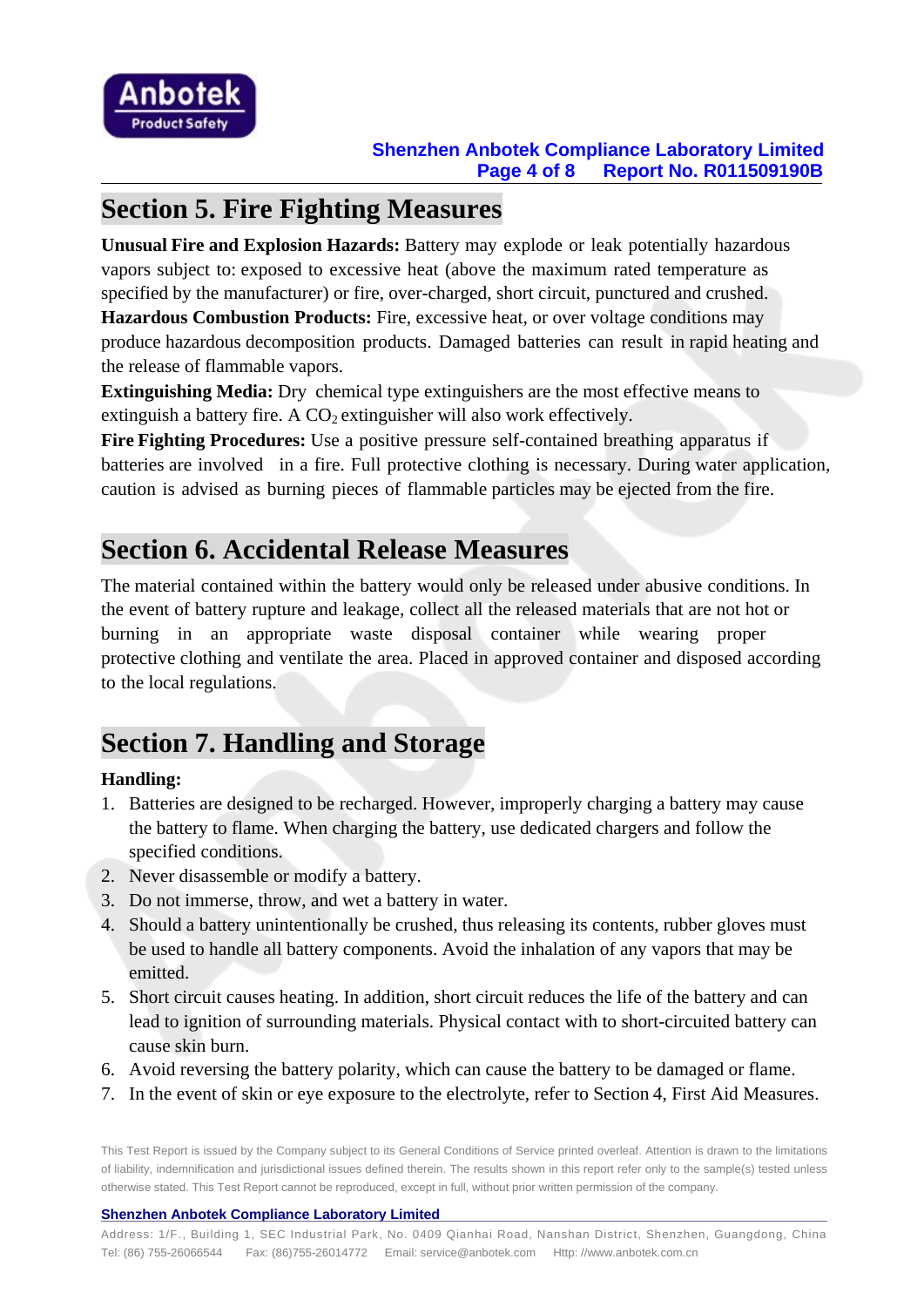

### **Shenzhen Anbotek Compliance Laboratory Limited Page 5 of 8 Report No. R011509190B**

#### **Storage:**

- 1. Batteries should be separated from other materials and stored in a noncombustible, well ventilated, sprinkler-protected structure with sufficient clearance between walls and battery stacks. Do not place batteries near heating equipment, nor expose to direct sunlight for long periods.
- 2. Do not store batteries above 35℃or below –20℃. Store batteries in a cool (about 20±5℃) in a long time, dry and ventilated area that is subject to little temperature change. Elevated temperatures can result in reduced battery cycle life. Battery exposure to temperatures in excess of 60℃will result in the battery venting flammable liquid and gases.
- 3. Keep batteries in original package until use and do not jumble them.

### **Section 8. Exposure Controls/Personal Protection**

**Engineering Controls:** Keep away from heat and open flame.

**Ventilation:** Not necessary under conditions of normal use. In case of abuse, use adequate mechanical ventilation (local exhaust) for the battery that vent gas or fumes.

**Respiratory Protection:** Not necessary under conditions of normal use. If battery is burning, leave the area immediately. During fire fighting fireman should use self-contained breathing, full-face respiratory equipment. Fires may be fought but only from safe fire fighting distance, evacuate all persons from the area of fire immediately.

**Eye Protection:** Not necessary under conditions of normal use. Use safety glasses with side shields if handling a leaking or ruptured battery.

**Body Protection:** Not necessary under conditions of normal use. Use rubber apron and protective working in case of handling a leaking of ruptured battery.

**Protective Gloves:** Not necessary under conditions of normal use. Use chemical resistant rubber gloves if handling a leaking or ruptured battery.

**Others:** Use good chemical hygiene practice. Wash hands thoroughly after cleaning-up a battery spill caused by leaking battery. No eating, drinking, or smoking in battery storage area.

### **Section 9. Physical and Chemical Properties**

| State:          | Solid |
|-----------------|-------|
| Odor:           | N/A   |
| $pH$ :          | N/A   |
| Vapor pressure: | N/A   |

This Test Report is issued by the Company subject to its General Conditions of Service printed overleaf. Attention is drawn to the limitations of liability, indemnification and jurisdictional issues defined therein. The results shown in this report refer only to the sample(s) tested unless otherwise stated. This Test Report cannot be reproduced, except in full, without prior written permission of the company.

#### **Shenzhen Anbotek Compliance Laboratory Limited**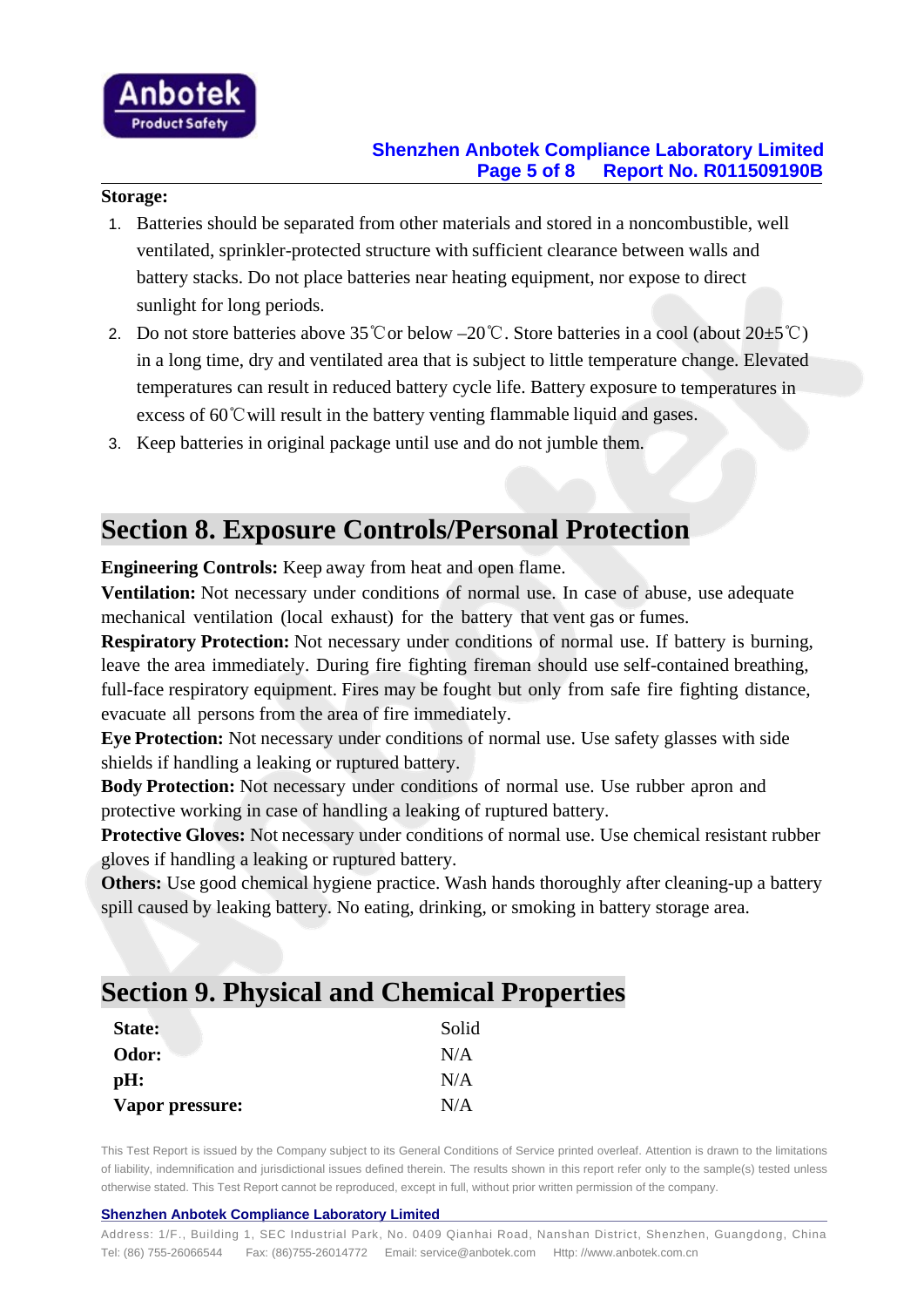

### **Shenzhen Anbotek Compliance Laboratory Limited Page 6 of 8 Report No. R011509190B**

| <b>Vapor density:</b>       | N/A       |  |
|-----------------------------|-----------|--|
| <b>Boiling point:</b>       | N/A       |  |
| <b>Solubility in water:</b> | Insoluble |  |
| <b>Specific gravity:</b>    | N/A       |  |
| <b>Density:</b>             | N/A       |  |
|                             |           |  |

### **Section 10. Stability and Reactivity**

#### **Stability:** Stable

**Conditions to Avoid:** Do not heat, throw into fire, disassemble, short circuit, immerse in water or overcharge, etc.

**Incompatibility:** None during normal operation. Avoid exposure heat, open flame and corrosives. **Hazardous Polymerization:** Will not occur.

**Hazardous Decomposition Products:** The battery may release irritative gas once the electrolyte leakage.

# **Section 11. Toxicological Information**

The battery does not elicit toxicological properties during routine handling and use. If the battery is opened through misuse or damage, discard immediately. Internal components of cell are irritant and sensitization.

**Irritancy:** The electrolytes contained in this battery can irritate eyes with any contact. Prolonged contact with the skin or mucous membranes may cause irritation.

**Sensitization:** No information is available.

**Teratogenicity:** No information is available.

**Carcinogenicity:** No information is available.

**Mutagenicity:** No information is available.

**Reproductive toxicity:** No information is available.

# **Section 12. Ecological Information**

- 1. When properly used and disposed, the battery does not present environmental hazard.
- 2. The battery does not contain mercury, cadmium, or lead.
- 3. Do not let internal components enter marine environment. Avoid releasing to water ways, wastewater or ground water.

This Test Report is issued by the Company subject to its General Conditions of Service printed overleaf. Attention is drawn to the limitations of liability, indemnification and jurisdictional issues defined therein. The results shown in this report refer only to the sample(s) tested unless otherwise stated. This Test Report cannot be reproduced, except in full, without prior written permission of the company.

#### **Shenzhen Anbotek Compliance Laboratory Limited**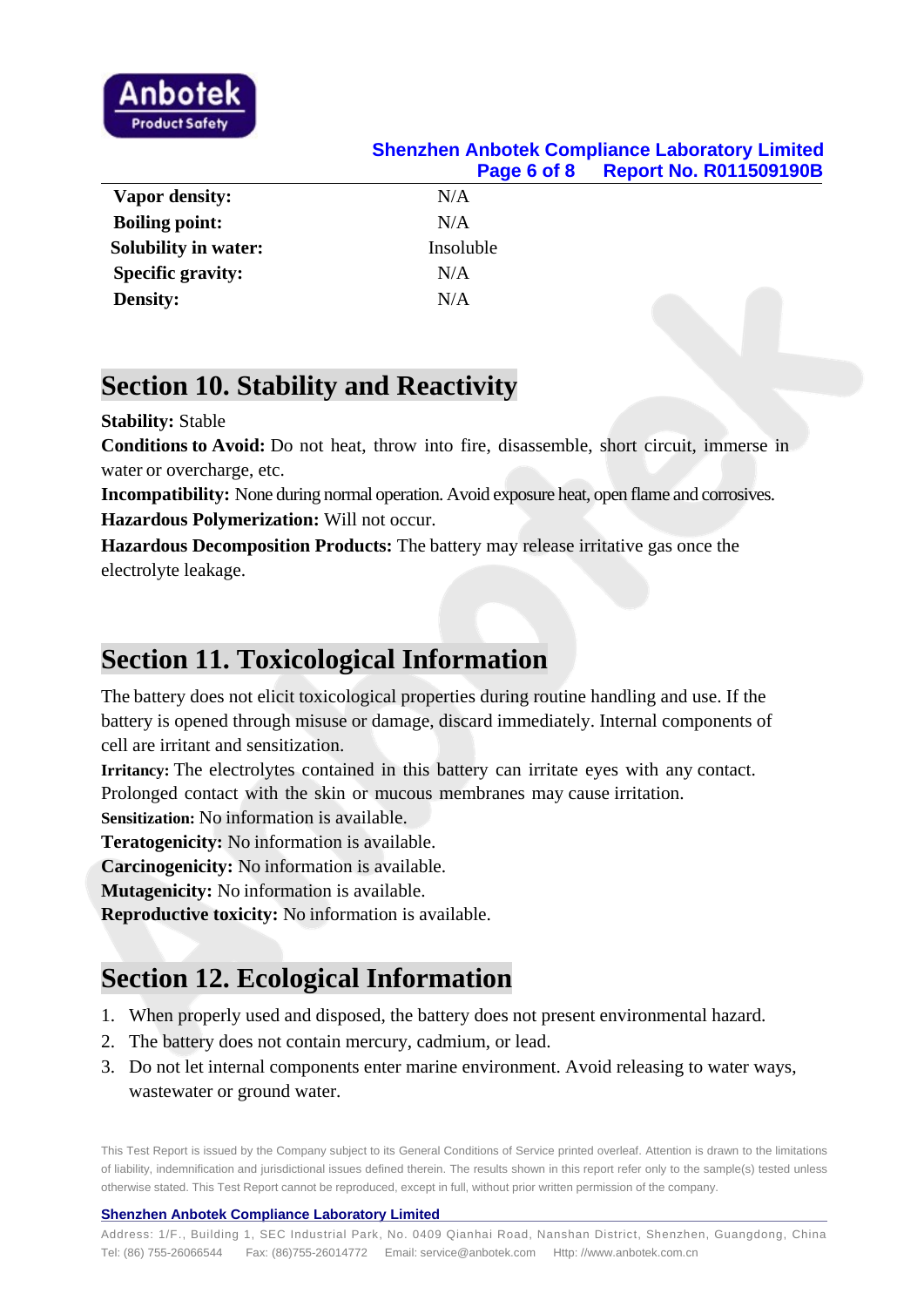

### **Section 13. Disposal Considerations**

- 1. Disposal of the battery should be performed by permitted, professional disposal firms knowledgeable in Federal, State or Local requirements of hazardous waste treatment and hazardous waste transportation.
- 2. The battery should be completely discharged prior to disposal and/or the terminals taped or capped to prevent short circuit. When completely discharged it is not considered hazardous.
- 3. The battery contains recyclable materials. Recycling options available in your local area should be considered when disposing of this product, through licensed waste carrier.

# **Section 14. Transport Information**

#### **Proper Shipping Name:** Li-ion Battery

This report applies to by sea, by air and by land;

The Li-ion Battery (model: 54.3V 310Wh) tested according to the requirements of the UN manual of tests and Criteria, Part III, subsection 38.3 and the result was passed.

#### **Packing Group:**

The Watt-hour rating is more than 20Wh/cell and 100Wh/battery pack can not be treated as "Non-dangerous goods" by the United Nations Recommendations on the Transport of Dangerous Goods/Special Provision 188, products are prevented form being short-circuited each other and are packaged in an appropriate condition which satisfies packing Group II performance level.

The Li-ion Battery according to Section IA of PACKING INSTRUCTION 965, or Section I

of PACKING INSTRUCTION 966~967 of the 2015 IATA Dangerous Goods

regulations 56th Edition may be transported and applicable U.S. DOT regulations for the safe transport of Li-ion Battery.

More information concerning shipping, testing, marking and packaging can be obtained from label master at http://www.labelmaster.com/.

With regard to transport, the following regulations are cited and considered:

This Test Report is issued by the Company subject to its General Conditions of Service printed overleaf. Attention is drawn to the limitations of liability, indemnification and jurisdictional issues defined therein. The results shown in this report refer only to the sample(s) tested unless otherwise stated. This Test Report cannot be reproduced, except in full, without prior written permission of the company.

#### **Shenzhen Anbotek Compliance Laboratory Limited**